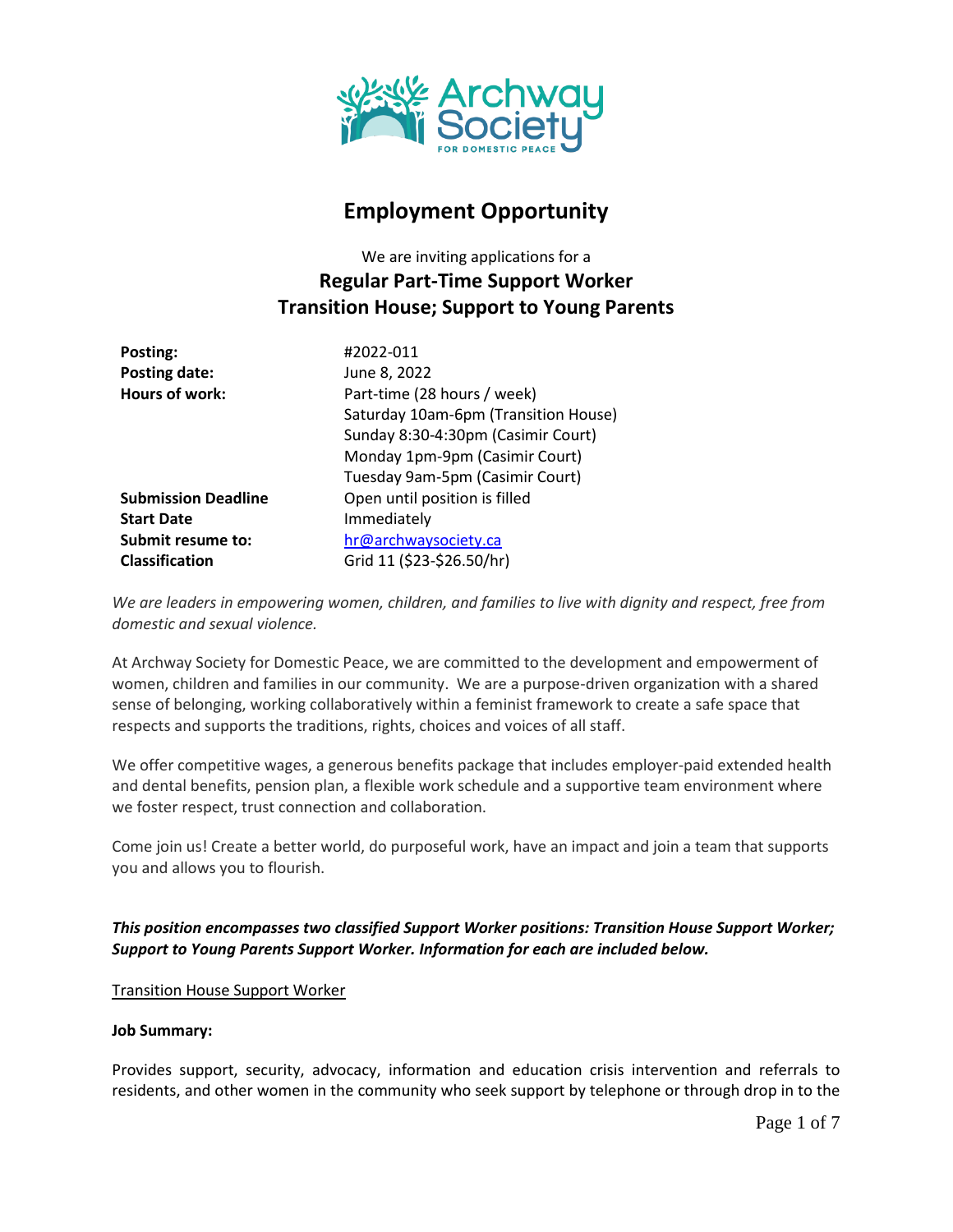Transition House. Participates as part of the team responsible for the efficient functioning of the Transition House. On both an individual and group basis, the Transition House Support Worker enhances the quality of life for women and children by ensuring that their safety, legal, emotional, social and medical needs are met. Provides crisis intervention as needed to women and children staying at Casimir Court (Support to Young Parents Program). The Transition House Support Worker is responsible for promoting a team atmosphere and actively participating in the case management review process.

## **Education and Knowledge, Training and Experience:**

- Strong cultural competency and socially inclusive practice.
- Understanding of and commitment to work from a feminist perspective.
- One-year recent related experience.
- Diploma in Human/Social Services field.
- Demonstrated working knowledge of the justice system and issues/practices to violence against women.
- Specific knowledge regarding legislation, policy, and provincial and other government framework agencies and systems may be required.
- Valid First Aid Certification.
- Or an equivalent combination of education, training and experience will be considered.

## **Skills and Abilities:**

- Good oral, written and interpersonal communication skills.
- A high level of tact, diplomacy and professionalism.
- Ability to work effectively with others.
- Knowledge of feminist theory, principles and practices in the field.
- Proficient in basic computer applications, including Microsoft Office.
- Ability to function independently and frequently under pressure, in an often-chaotic environment, while managing multiple projects and deadlines.

## **Key Responsibilities and Duties:**

## **Client Service**

- 1. Provides crisis intervention support to women and their dependent children who contact the transition house by phone or through drop in and who meet the service mandate of the transition house. Offer Risk Assessment and referral as needed. Complete Brief Contact documentation for all non-resident client contacts.
- 2. Conducts intake interviews. Orients and assists residents to settle in the house. Ensures residents are aware of emergency fire exists, the placement and operation of fire alarms and extinguishers, house rules and other health and safety concerns.
- 3. Assesses residents' immediate needs and assists them to define and implement an action plan.
- 4. Provides information to residents on resources available and recommends appropriate services.
- 5. As the designated Key Worker, completes goal setting, planning, and advocacy and accompaniment tasks as needed. Prepares relevant reports and attends external and internal meetings relevant to the assigned client.
- 6. Monitors and ensures the safety and comfort of residents and the security of the facility, including the setting of alarms and compliance with all agency policies and protocols that relate to house security. Facilitates resolution of conflict between residents.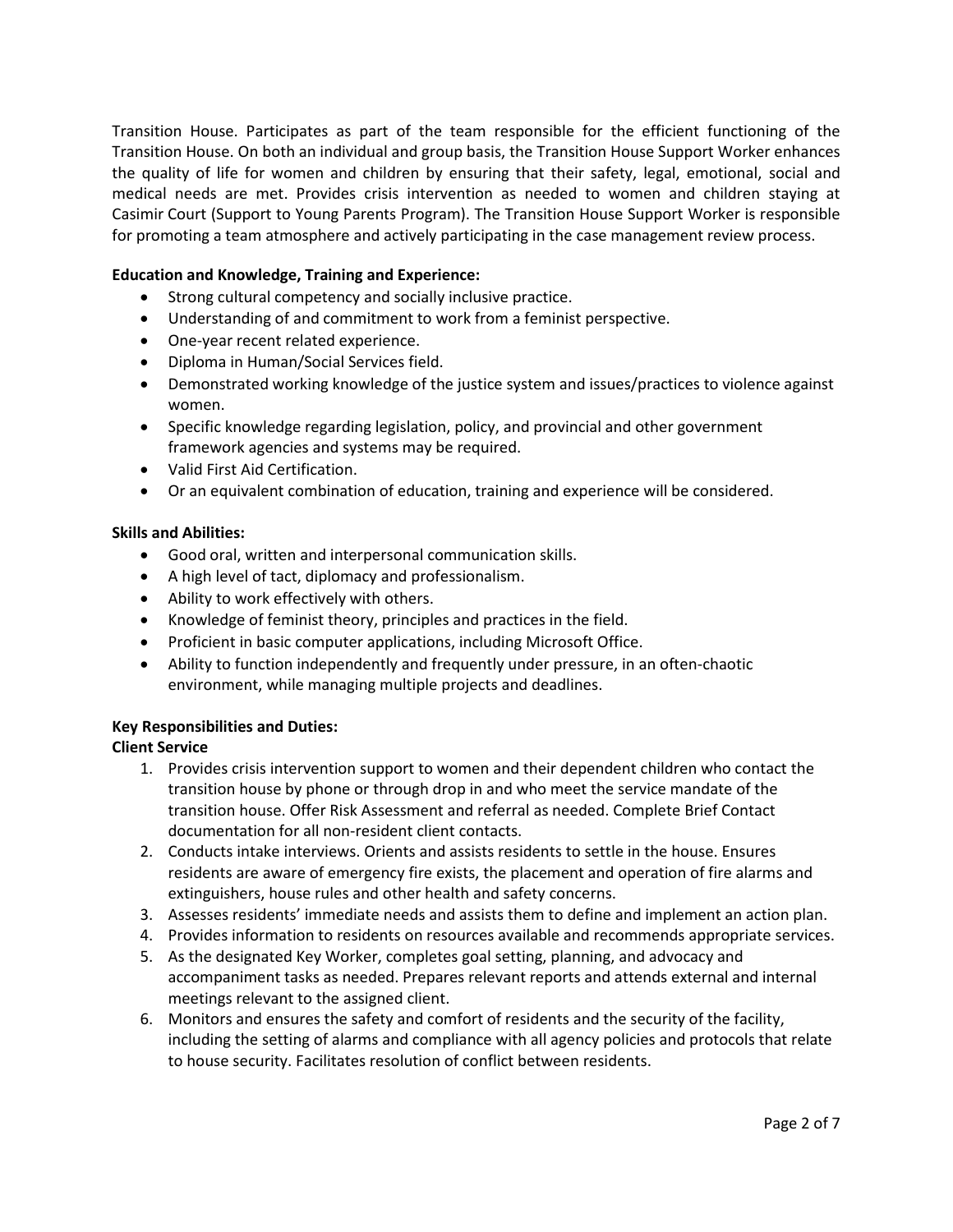- 7. Provides emotional support, encouragement, and problem solving support to residents. Facilitates house and/or support group meetings. Participates in the assessment, goal setting and case reviews of clients staying in the house.
- 8. Develops and maintains positive supportive relationships with clients through active listening, debriefing and validating clients' emotions. Assists clients with activities of daily living. Participates in various client –centered activities in accordance with their goals.
- 9. As the designated Key Worker, advocates for their assigned clients at case management meetings.
- 10. Provides information on the cycle of violence and crime prevention services available in the community to clients to help them avoid re-victimization. Completes risk assessments and safety planning with clients as indicated.
- 11. Accompanies and/or transports residents to outside services as needed.
- 12. Deals with any crises that arise on shift, making decisions that are based on the policies and procedures of the Transition House. Ensure the completion of Incident Reports and WCB Reports in compliance with agency policy.
- 13. Observe resident practices in relation to parenting and child protection issues and make notations as necessary for Support to Young Parents Program assessment.
- 14. Supports residents with their morning and evening routine as needed.
- **15.** Programs Administration
- 16. Assist with the development and maintenance of current resource library of books, videos, pamphlets and handouts.
- 17. Maintains appropriate documentation and client records, including statistical information, in accordance with Records Management Guidelines and agency policies.
- 18. Performs residence maintenance and housekeeping duties such as laundry, sweeping, mopping floors, clearing snow, cleaning equipment and food services. Ensures that residence is maintained according to agency standards.
- 19. Prepares and submits reports as required by the Residential Programs Manager.
- 20. Ensures that the program standards are adhered to in the delivery of service.
- 21. Provides orientation and guidance or assistance to volunteers, students, and staff in areas such as department policy and program/work procedures as per established agency procedures.
- 22. Reports potential problems promptly, including safety risks, to the Residential Programs Manager.
- 23. Assist with the maintenance of a well- organized and clean office space.
- 24. Manages and administers petty cash expenditures and mileage expenses as per established agency procedures.
- 25. Adheres to communication guidelines through reading log books, client files and brief contact sheets at the beginning of each shift. Checks transition house email and staff email on a regular basis in order to ensure all current and pertinent communications have been received.

# **Organizational Role**

- 1. Participates and contributes as a member of the Archway Society for Domestic Peace staff team.
- 2. Participates and contributes as a member of the Residential Programs Team, including attending and participating positively and productively in staff meeting meetings, program planning and case reviews.
- 3. Adheres to the program standards, philosophies, policies, procedures and Code of Ethics of the Society.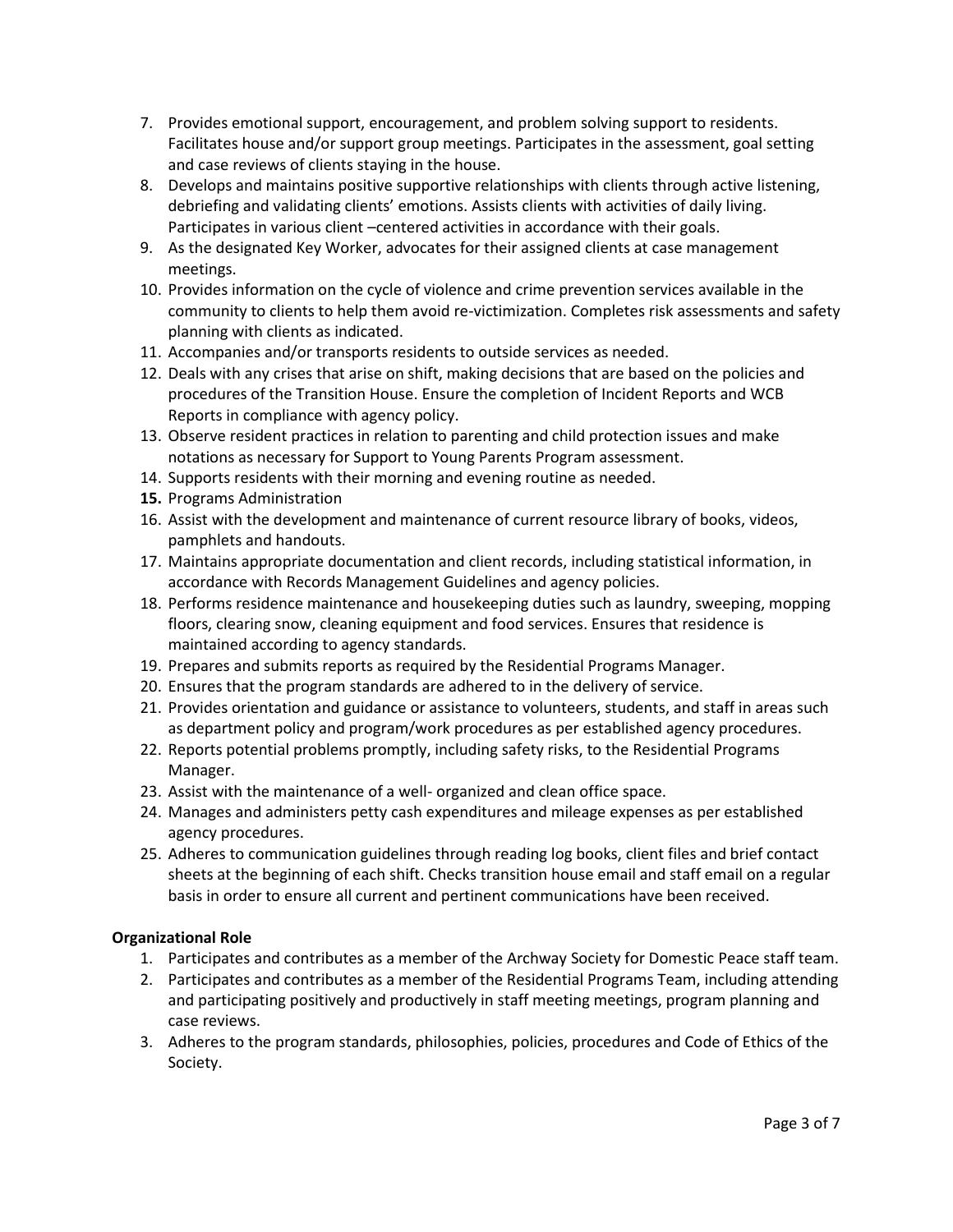4. Participates in professional development through workshops, in-service training, etc. as required.

#### **Community Role**

- 1. Assesses clients' needs for other services, provides relevant information to client, and initiates referrals and liaisons with community agencies as required by each clients' case, and where indicated.
- 2. Represents the Society positively and professionally in the community
- 3. Develops and maintains positive relationship with other community service agencies through regular contact and cooperative planning.
- 4. Maintains current knowledge of issues and resources related to abuse and violence. Provides presentations and public awareness activities about services and issues of abuse as directed by the Residential Programs Manager.

#### **Other**

1. Performs other related duties as required.

#### **Additional Job Information:**

- This position requires the ability to function independently and frequently under pressure while managing multiple concurrent projects and deadlines including effectively managing emergency situations.
- Program delivery activities may require a moderate level of physical fitness to effectively carry out duties of the position. The service delivery of this position will involve walking, standing, kneeling, lifting, and outdoor activities.
- This position requires the incumbent to exhibit a very high level of motivation towards the position and thereby be a good role model to other employees.
- All employees are required to pass and maintain a clear criminal records check and sign a confidentiality agreement to the organization.
- This position requires a valid Class 5 driver's license and an appropriately insured vehicle in good running order present at work.

#### Support to Young Parents Support Worker

#### **Job Summary:**

Develops and implements short-term, issue-specific support plans with young women and their children to support their physical, social, emotional, parenting, and daily life skill development Ensures the well-being of residents in their program and promotes their development and ability to live independently.

## **Education and Knowledge, Training and Experience:**

- Strong cultural competency and socially inclusive practice
- Understanding of and commitment to work from a feminist perspective
- Diploma in Human/Social Service field
- One year recent similar work experience/direct program delivery experience in the Social Service field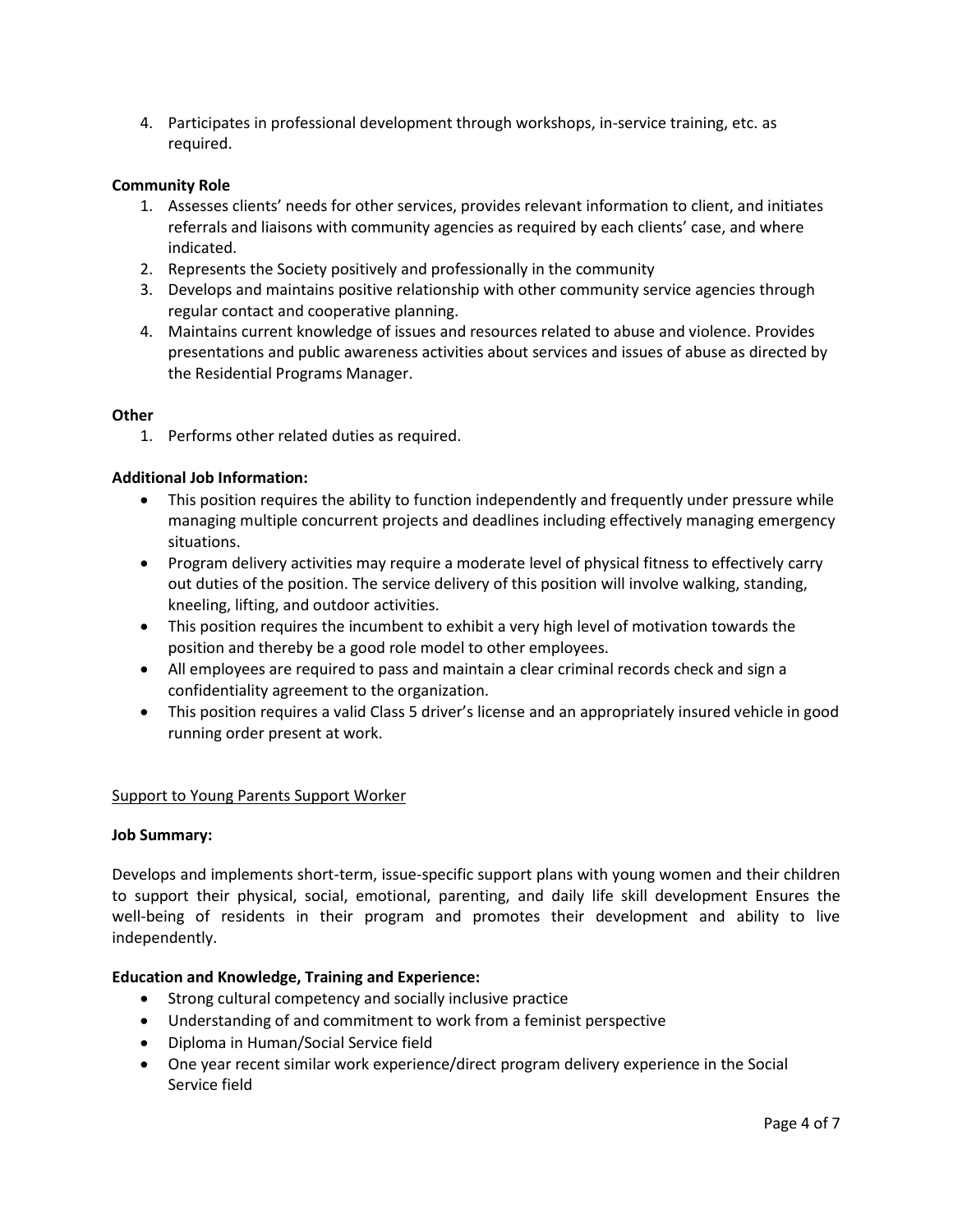- Knowledge and experience of prenatal and postnatal health and early childhood development
- Demonstrated knowledge of issues/practices to violence against women
- Specific knowledge regarding legislation, policy, and provincial and other government framework agencies and systems
- Valid First Aid Certification
- Valid Class 5 Driver's licence
- Or an equivalent combination of education, training and experience will be considered

#### **Skills and Abilities:**

- Good oral, written and interpersonal communication skills.
- A high level of tact, diplomacy and professionalism.
- Ability to work effectively with others.
- Good time and general management skills.
- Knowledge of feminist theory, principles and practices in the field.
- Proficient in basic computer applications, including Microsoft Office.
- Ability to function independently and frequently under pressure, in an often-chaotic environment, while managing multiple projects and deadlines.

#### **Key Responsibilities and Duties:**

## **Client Service**

- 1. Develops and maintains positive relationship with clients, with consideration for individual cognitive, emotional, physical, spiritual and cultural needs.
- 2. Assists clients in their apartments and in the community to allow them to live more independently. Evaluates client needs and develops and implements issue-specific support plans to meet such needs. Ensures that clients actively participate in the planning.
- 3. Evaluates the effectiveness of support plans, reports on client progress and discusses related concerns with the Program Manager.
- 4. Monitors client well-being. Provides clients with life skill development such as parenting, basic cooking, and anger management techniques etc.
- 5. Facilitates physical, parenting, recreational and educational activities. Plans, prepares, and conducts basic psycho-educational groups using techniques such as active listening, conflict resolutions, and basic group counselling.
- 6. Assists clients to access resources in the community and liaises with other service agencies and professionals. Provides support, encouragement, advocacy, and accompaniment to community services, where required.
- 7. Recognizes potential emergency situations, analyses situations accurately and develops strategies to deal with such situations to ensure safety to young women and their children. Reports problems to the Program Manager.

## **Program Administration**

- 1. Performs basic residence maintenance such as changing light bulbs, small paint jobs, and simple furniture repair, and housekeeping duties such as laundry, sweeping, mopping floors, cleaning windows, inventory, shopping, mail pickup and delivery, receiving and sorting donations, clearing snow and cleaning equipment as needed.
- 2. Ensures health and safety standards are maintained. Reports any related concerns to the Program Manager.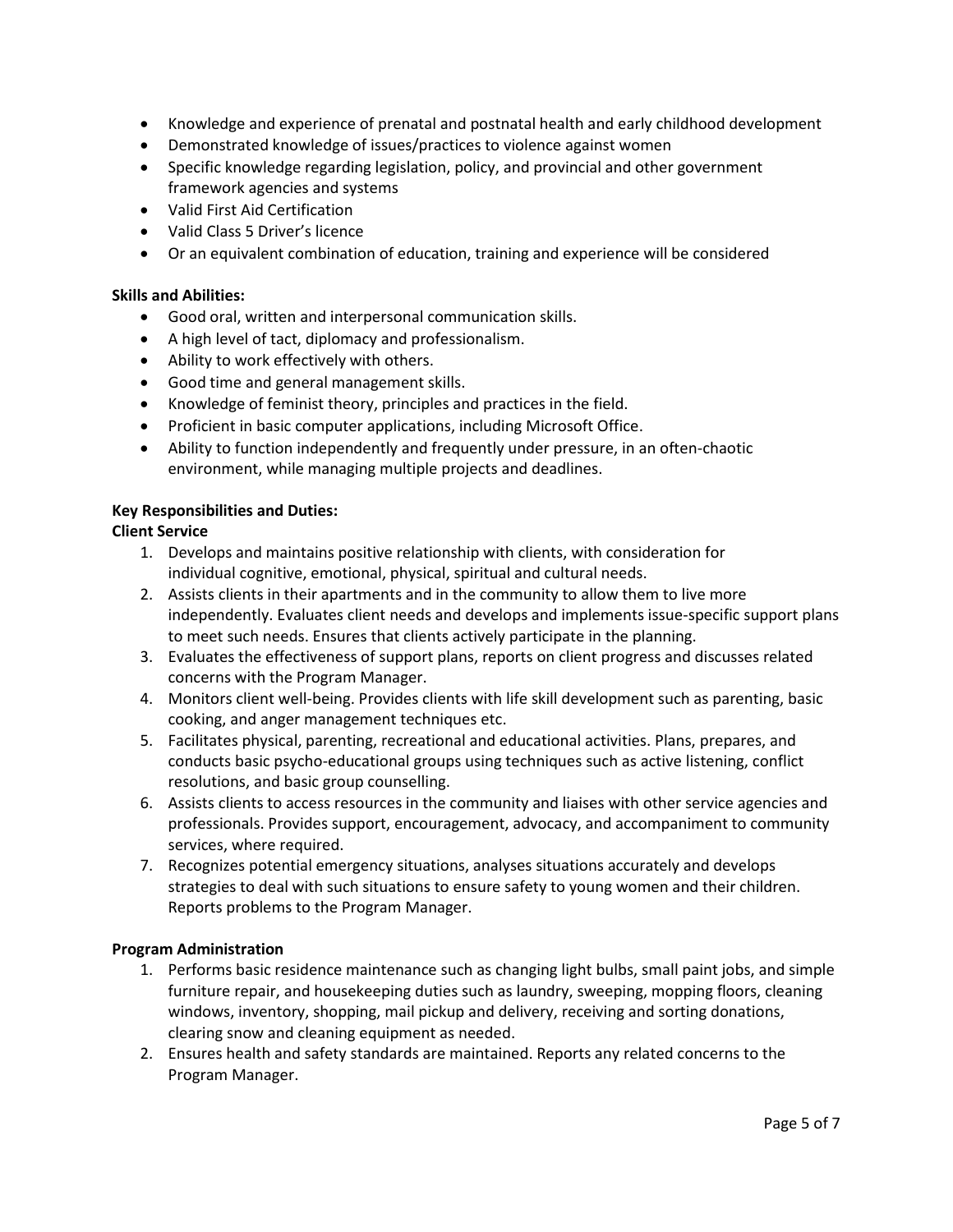- 3. Prepares written or verbal reports regarding client daily activities and progress, according to Records Management Guidelines, under the direction of the Program Manager. Ensures that all required documentation is complete and accurate.
- 4. Compiles statistical data, records information in pre-formatted templates, and submits to the Residential Programs Manager.
- 5. Completes petty cash expenditures reports monthly and submits to Program Manager.
- 6. Ensures that the policies and program standards are adhered to in the delivery of service.
- 7. Provides orientation and guidance or assistance to volunteers, students, and staff in areas such as department policy and program procedures.
- 8. Adheres to communication guidelines through reading log books, client files and brief contact sheets at the beginning of each shift. Checks program email on a regular basis in order to ensure all current and pertinent communications have been received.

## **Organizational Role**

- 1. Participates and contributes as a member of the Archway Society for Domestic Peace staff team.
- 2. Participates and contributes as a member of the Residential Programs Team, including attending and participating positively and productively in staff meeting meetings, program planning and case reviews.
- 3. Adheres to the program standards, philosophies, policies, procedures and Code of Ethics of the Society.
- 4. Participates in professional development through workshops, in-service training, etc. as required.

## **Community Role**

- 1. Assesses clients' needs for other services, provides relevant information to client, and initiates referrals and liaisons with community agencies as required by each clients' case, and where indicated.
- 2. Represents the Society positively and professionally in the community
- 3. Develops and maintains positive relationship with other community service agencies through regular contact and cooperative planning.
- 4. Maintains current knowledge of issues and resources related to abuse and violence. Provides presentations and public awareness activities about services and issues of abuse as directed by the Residential Programs Manager.

## **Other**

1. Performs other related duties as required.

# **Additional Job Information:**

- This position requires the ability to function independently and frequently under pressure while managing multiple concurrent projects and deadlines including effectively managing emergency situations.
- Program delivery activities may require a moderate level of physical fitness to effectively carry out duties of the position. The service delivery of this position will involve walking, standing, kneeling, lifting, and outdoor activities.
- This position requires the incumbent to exhibit a very high level of motivation towards the position and thereby be a good role model to other employees.
- All employees are required to pass and maintain a clear criminal records check and sign a confidentiality agreement to the organization.